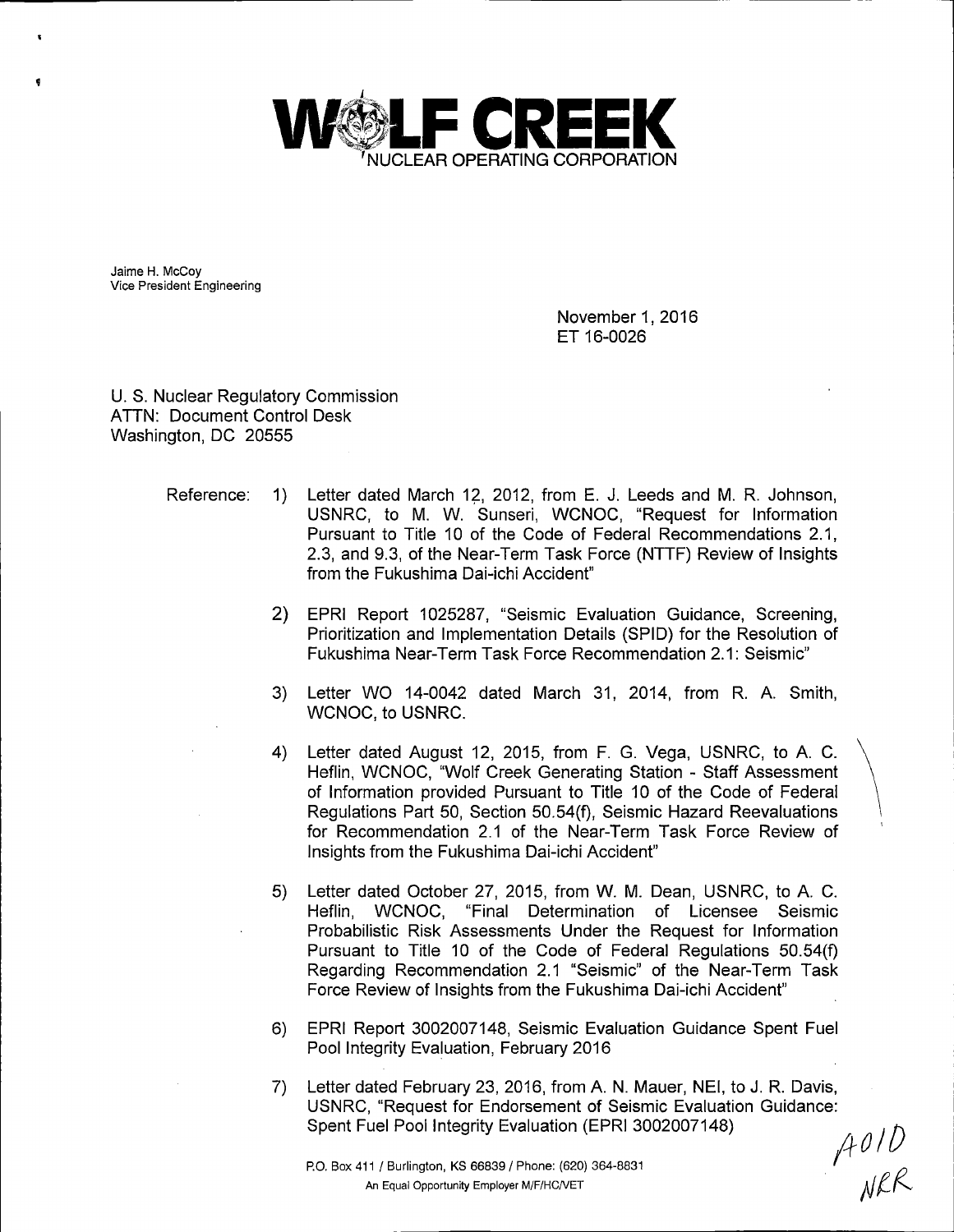- 8) Letter dated March 18, 2016, from J. R. Davis, USNRC, to A. N. Mauer, NEI, "Endorsement of EPRI 3002007148, "Seismic Evaluation Guidance: Spent Fuel Pool Integrity Evaluation"
- Subject: Docket No. 50-482: Spent Fuel Pool Evaluation Supplemental Report, Response to NRC Request for Information Pursuant to 10 CFR 50.54(f) Regarding Recommendation 2.1 of the Near-Term Task Force Review of Insights from the Fukushima Dai-ichi Accident

Gentlemen:

On March 12, 2012, the Nuclear Regulatory Commission (NRC) issued Reference 1 to Wolf Creek Nuclear Operating Corporation (WCNOC). Enclosure 1, Item (9) of the 50.54(f) letter requested addressees to provide limited scope spent fuel pool (SFP) evaluations. By letter dated October 27, 2015 (Reference 5), the NRC transmitted final seismic information request tables which identified that WCNOC is to conduct a limited scope SFP Evaluation. By Reference 7, Nuclear Energy Institute (NEI) submitted an Electric Power Research Institute (EPRI) report entitled, Seismic Evaluation Guidance Spent Fuel Pool Integrity Evaluation (EPRI 3002007148) (Reference 6) for NRC review and endorsement. NRC endorsement was provided by Reference 8.

EPRI 3002007148 provides criteria for evaluating the seismic adequacy of a SFP to the reevaluated ground motion response spectrum (GMRS) hazard levels. This report supplements the guidance in the Seismic Evaluation Guidance, Screening, Prioritization and Implementation Details (SPID) (Reference 2), for plants where the GMRS peak spectral acceleration is less than or equal to 0.8g. Section 3.3 of EPRI 3002007148 lists the parameters to be verified to confirm that the results of the report are applicable to WCNOC, and that the Wolf Creek Generating Station (WCGS) SFP is seismically adequate in accordance with NTTF 2.1 Seismic evaluation criteria.

The attachment to this letter provides the data for WCGS that confirms applicability of the EPRI 3002007148 criteria, confirms that the SFP is seismically adequate, and provides the requested information in response to Item (9) of the 50.54 (f) letter associated with NTTF Recommendation 2.1 Seismic evaluation criteria.

This letter contains no commitments. If you have any questions concerning this matter, please contact me at (620) 364-4156, or Cynthia R. Hafenstine (620) 364-4204.

Sincerely,  $\frac{1}{\sqrt{2\pi}}$  of  $\frac{1}{\sqrt{2\pi}}$ 

JHM/rlt

Attachment

cc: K. M. Kennedy (NRC), w/a, B. K. Singal (NRC), w/a, N. H. Taylor (NRC), w/a, Senior Resident Inspector (NRC), w/a,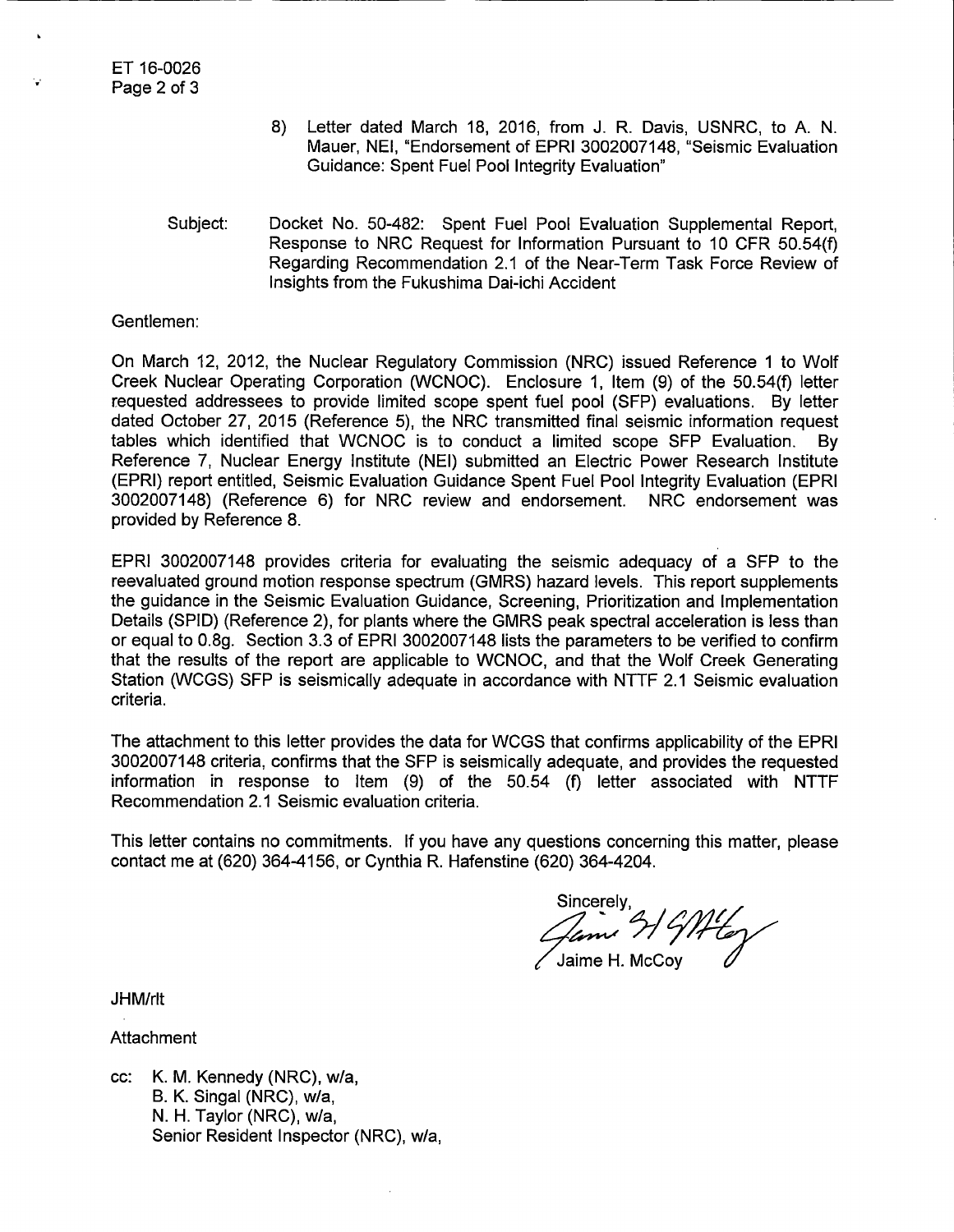**STATE OF KANSAS**  SS **COUNTY OF COFFEY**   $\lambda$ 

Jaime H. McCoy, of lawful age, being first duly sworn upon oath says that he is Vice President Engineering of Wolf Creek Nuclear Operating Corporation; that he has read the foregoing document and knows the contents thereof; that he has executed the same for and on behalf of said Corporation with full power and authority to do so; and that the facts therein stated are true and correct to the best of his knowledge, information and belief.

 $By_2\leq/conv$  do  $1/6\gamma$ Jaime H. McCov

Vice President Engineering

SUBSCRIBED and sworn to before me this  $12^+$  day of *November*, 2016.



Notary/Public

Expiration Date  $-\frac{\sqrt{24}}{2}$   $\frac{\partial \mathcal{L}}{\partial \mathcal{L}}$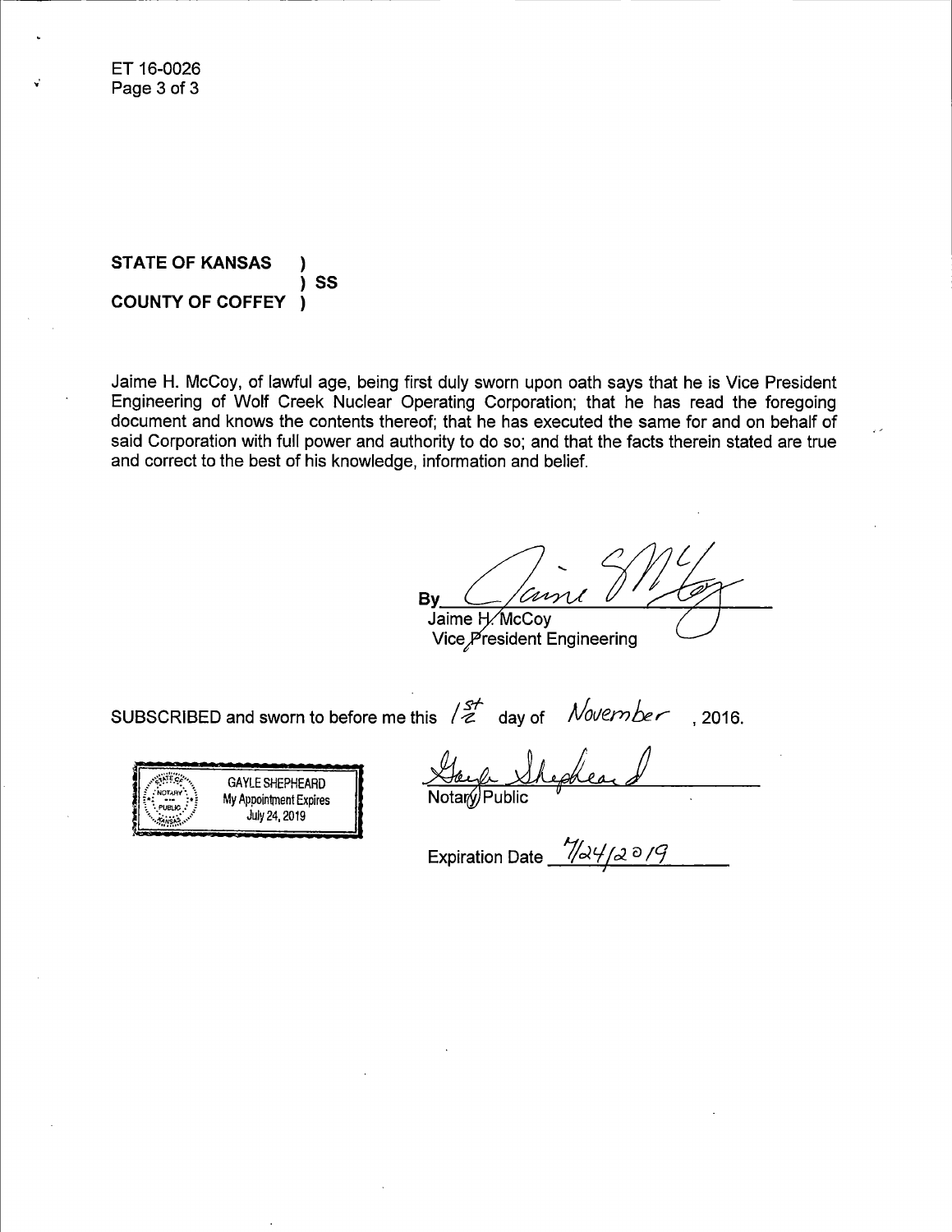## Site-Specific Spent Fuel Pool Criteria for Wolf Creek Generating Station

The 10 CFR 50.54(f) letter (Reference 1) requested that, in conjunction with the response to Near-Term Task Force (NTTF) Recommendation 2.1, a seismic evaluation be made of the Spent Fuel Pool (SFP). More specifically, plants were asked to consider "all seismically induced failures that can lead to draining of the SFP." Such an evaluation would be needed for any plant in which the ground motion response spectrum (GMRS) exceeds the safe shutdown earthquake (SSE) in the 1 to 10 Hz frequency range. The staff confirmed through Reference 2 that the GMRS exceeds the SSE and concluded that a SFP evaluation is merited for Wolf Creek<br>Generating Station (WCGS). By letter dated March 17, 2016 (Reference 3), the staff By letter dated March 17, 2016 (Reference 3), the staff determined that EPRI 3002007148 (Reference 4) was an acceptable approach for performing SFP evaluations for plants where the peak spectral acceleration is less than or equal to 0.8g.

The table below lists the criteria from Section 3.3 of EPRI 3002007148 along with data for WCGS that confirms applicability of the EPRI 3002007148 criteria and confirms that the SFP is seismically adequate and can retain adequate water inventory for 72 hours in accordance with NTTF 2.1 Seismic evaluation criteria.

| SFP Criteria from EPRI 3002007148                                                                                                 | <b>Site-Specific Data</b>                                                                                                                                                                                                                                                                                                                                                                                                                                                              |  |  |
|-----------------------------------------------------------------------------------------------------------------------------------|----------------------------------------------------------------------------------------------------------------------------------------------------------------------------------------------------------------------------------------------------------------------------------------------------------------------------------------------------------------------------------------------------------------------------------------------------------------------------------------|--|--|
| <b>Site Parameters</b>                                                                                                            |                                                                                                                                                                                                                                                                                                                                                                                                                                                                                        |  |  |
| 1) The site-specific GMRS peak<br>spectral acceleration at any<br>frequency should be less than or<br>equal to 0.8g.              | The GMRS peak spectral acceleration in the<br>Seismic Hazard Evaluation and Screening Report<br>(Reference 5, Table 2.4-1), as accepted by the<br>NRC in Reference 6, is 0.727g, which is less<br>than 0.8g; therefore, this criterion is met.                                                                                                                                                                                                                                         |  |  |
| <b>Structural Parameters</b>                                                                                                      |                                                                                                                                                                                                                                                                                                                                                                                                                                                                                        |  |  |
| 2) The structure housing the SFP<br>should be designed using an SSE<br>with a peak ground acceleration<br>(PGA) of at least 0.1g. | The SFP is housed in the Fuel Building (Reference<br>7 Chapter 3, Section 3.8.4.1.2). Per USAR<br>Chapter 9, Section 9.1A.4.4 (Reference 7) the SFP<br>has been designed in accordance with the criteria<br>for Seismic Category 1 structures, and the Fuel<br>Building is seismically designed to the site SSE<br>with a PGA of 0.20g per Seismic Hazard<br>Evaluation and Screening Report (Reference 5).<br>The WCGS PGA is greater than 0.1g; therefore,<br>this criterion is met. |  |  |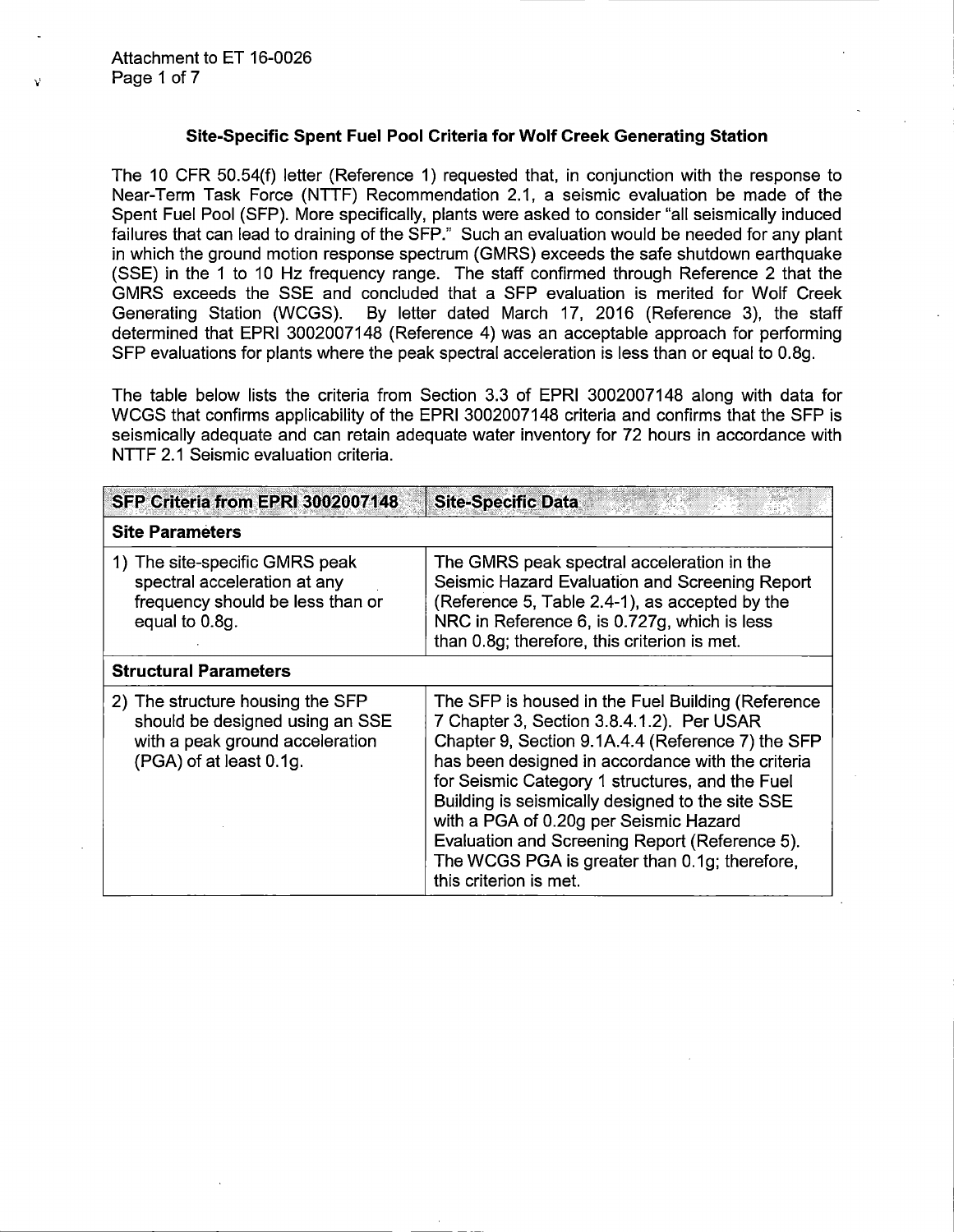| SFP Criteria from EPRI 3002007148                                                                                                                                                                                                                    | <b>Site-Specific Data</b>                                                                                                                                                                                                                                                                                                                                                                                                                                                                                                                                             |
|------------------------------------------------------------------------------------------------------------------------------------------------------------------------------------------------------------------------------------------------------|-----------------------------------------------------------------------------------------------------------------------------------------------------------------------------------------------------------------------------------------------------------------------------------------------------------------------------------------------------------------------------------------------------------------------------------------------------------------------------------------------------------------------------------------------------------------------|
| 3) The structural load path to the SFP<br>should consist of some combination<br>of reinforced concrete shear wall<br>elements, reinforced concrete frame<br>elements, post-tensioned concrete<br>elements and/or structural steel<br>frame elements. | The fuel building is supported on a two way<br>reinforced concrete base mat per Chapter 3,<br>Section 3.8.4.1.2 of Reference 7, and the floors<br>and roof are reinforced concrete slabs supported<br>by structural steel beams and girders. The SFP<br>walls have been designed to resist SSE-induced<br>stresses per Reference 8, and the structural load<br>path from the Fuel Building foundation to the SFP<br>has been designed to resist SSE-induced stresses<br>per Reference 9.<br>Based on the above discussion the load path<br>criterion is met for WCGS. |
| 4) The SFP structure should be<br>included in the Civil Inspection<br>Program performed in accordance<br>with Maintenance Rule.                                                                                                                      | The Fuel Building, which houses the SFP, is<br>included in the WCGS Structural Monitoring<br>Program, per Attachment B of Reference 10. This<br>program includes regular inspections in<br>accordance with 10 CFR 50.65, which monitors the<br>performance or condition of structures, systems, or<br>components (SSCs) in a manner sufficient to<br>provide reasonable assurance that these SSCs are<br>capable of fulfilling their intended functions;<br>therefore, this criterion is met for Wolf Creek<br>Generating Station.                                    |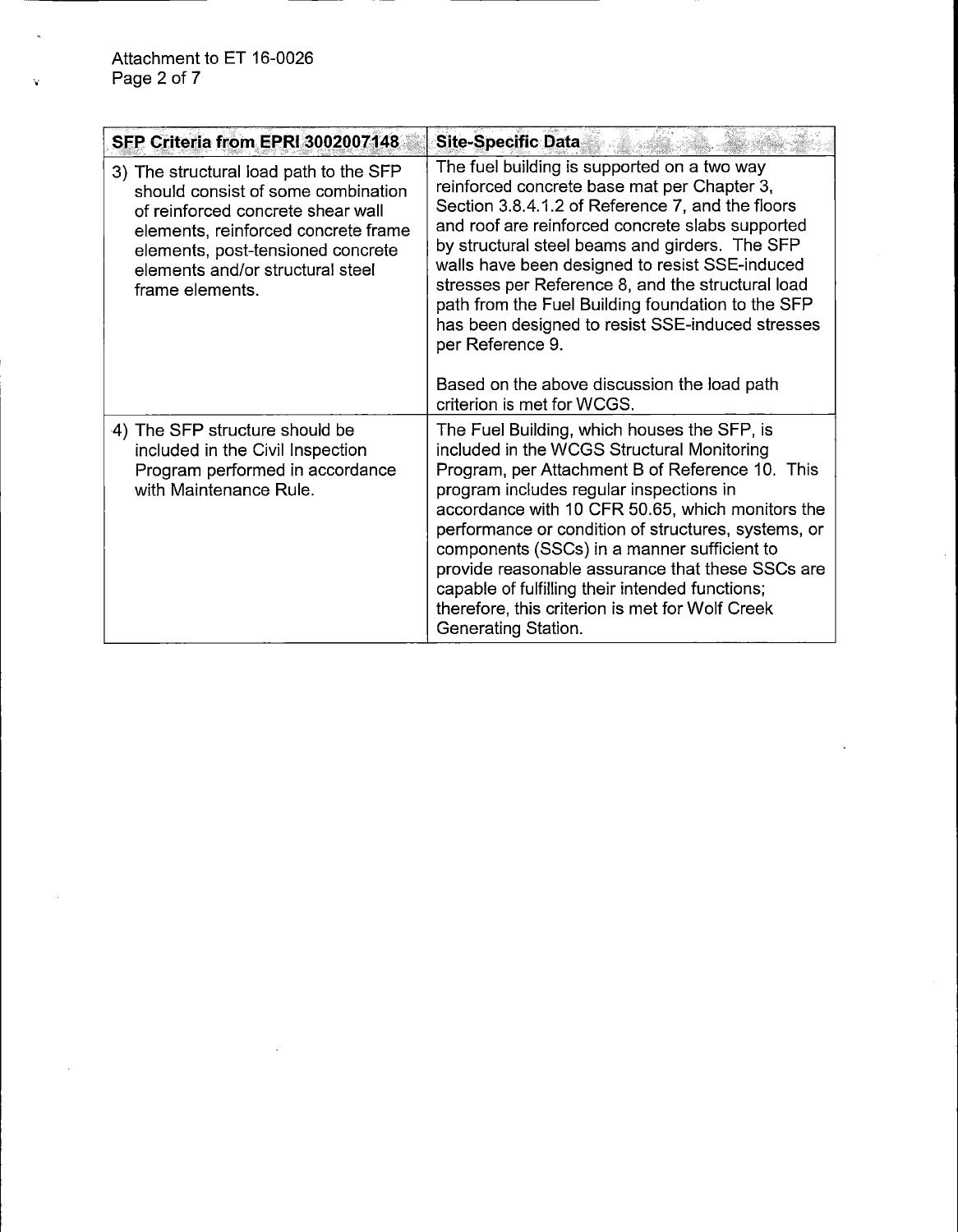$\mathbf{t}$ 

|                                                                                                                                                                                                 | SFP Criteria from EPRI 3002007148                                                                                    | <b>Site-Specific Data</b>                                                                                                                                                                                                       |                                                  |          |
|-------------------------------------------------------------------------------------------------------------------------------------------------------------------------------------------------|----------------------------------------------------------------------------------------------------------------------|---------------------------------------------------------------------------------------------------------------------------------------------------------------------------------------------------------------------------------|--------------------------------------------------|----------|
| <b>Non-Structural Parameters</b>                                                                                                                                                                |                                                                                                                      |                                                                                                                                                                                                                                 |                                                  |          |
| To confirm applicability of the piping<br>5)<br>evaluation in Section 3.2 of EPRI<br>3002007148, piping attached to the<br>SFP up to the first valve should<br>have been evaluated for the SSE. | Piping & Instrumentation Diagram M-12EC01<br>(Reference 11) shows 11 piping lines attached to<br>the SFP, which are: |                                                                                                                                                                                                                                 |                                                  |          |
|                                                                                                                                                                                                 | Line                                                                                                                 | Function                                                                                                                                                                                                                        | <b>Isometric</b><br>Drawing<br>(Reference<br>11) |          |
|                                                                                                                                                                                                 |                                                                                                                      | 012-HCC-2                                                                                                                                                                                                                       | <b>Essential Service</b><br>Water                | M-13EF12 |
|                                                                                                                                                                                                 |                                                                                                                      | 013-HCC-2                                                                                                                                                                                                                       | <b>Essential Service</b><br>Water                | M-13EF12 |
|                                                                                                                                                                                                 | 001-HCC-12                                                                                                           | Suction of Fuel Pool<br>Cooling (FPC) Pump<br>"А"                                                                                                                                                                               | M-13EC04                                         |          |
|                                                                                                                                                                                                 | 009-HCC-12                                                                                                           | Suction of FPC Pump<br>"В"                                                                                                                                                                                                      | M-13EC04                                         |          |
|                                                                                                                                                                                                 | 011-HCC-10                                                                                                           | <b>SFP HX (Heat</b><br>Exchanger) Return                                                                                                                                                                                        | M-13EC04                                         |          |
|                                                                                                                                                                                                 |                                                                                                                      | 003-HCC-10                                                                                                                                                                                                                      | <b>SFP HX Return</b>                             | M-13EC04 |
|                                                                                                                                                                                                 |                                                                                                                      | 094-HCC-6                                                                                                                                                                                                                       | Fuel Pool Clean-Up<br>Demineralizers             | M-13EC04 |
|                                                                                                                                                                                                 |                                                                                                                      | 083-HCD-2<br>1/2                                                                                                                                                                                                                | Pool Skimmer                                     | M-13EC06 |
|                                                                                                                                                                                                 |                                                                                                                      | 086-HCD-2<br>1/2                                                                                                                                                                                                                | Pool Skimmer                                     | M-13EC06 |
|                                                                                                                                                                                                 | 084-HCD-2<br>1/2                                                                                                     | Pool Skimmer                                                                                                                                                                                                                    | M-13EC06                                         |          |
|                                                                                                                                                                                                 | 079-HCD-3                                                                                                            | Recycle Evaporator<br><b>Feed Pumps to Fuel</b><br><b>Transfer Canal</b>                                                                                                                                                        | M-13EC06                                         |          |
|                                                                                                                                                                                                 |                                                                                                                      | Per Wolf Creek's Piping Class Summary<br>(Reference 12), lines 012-HCC-2, 013-HCC-2,<br>001-HCC-12, 009-HCC-12, 011-HCC-10, 003-<br>HCC-10, and 094-HCC-6 are all Class 1 piping<br>and as such have been designed for the SSE. |                                                  |          |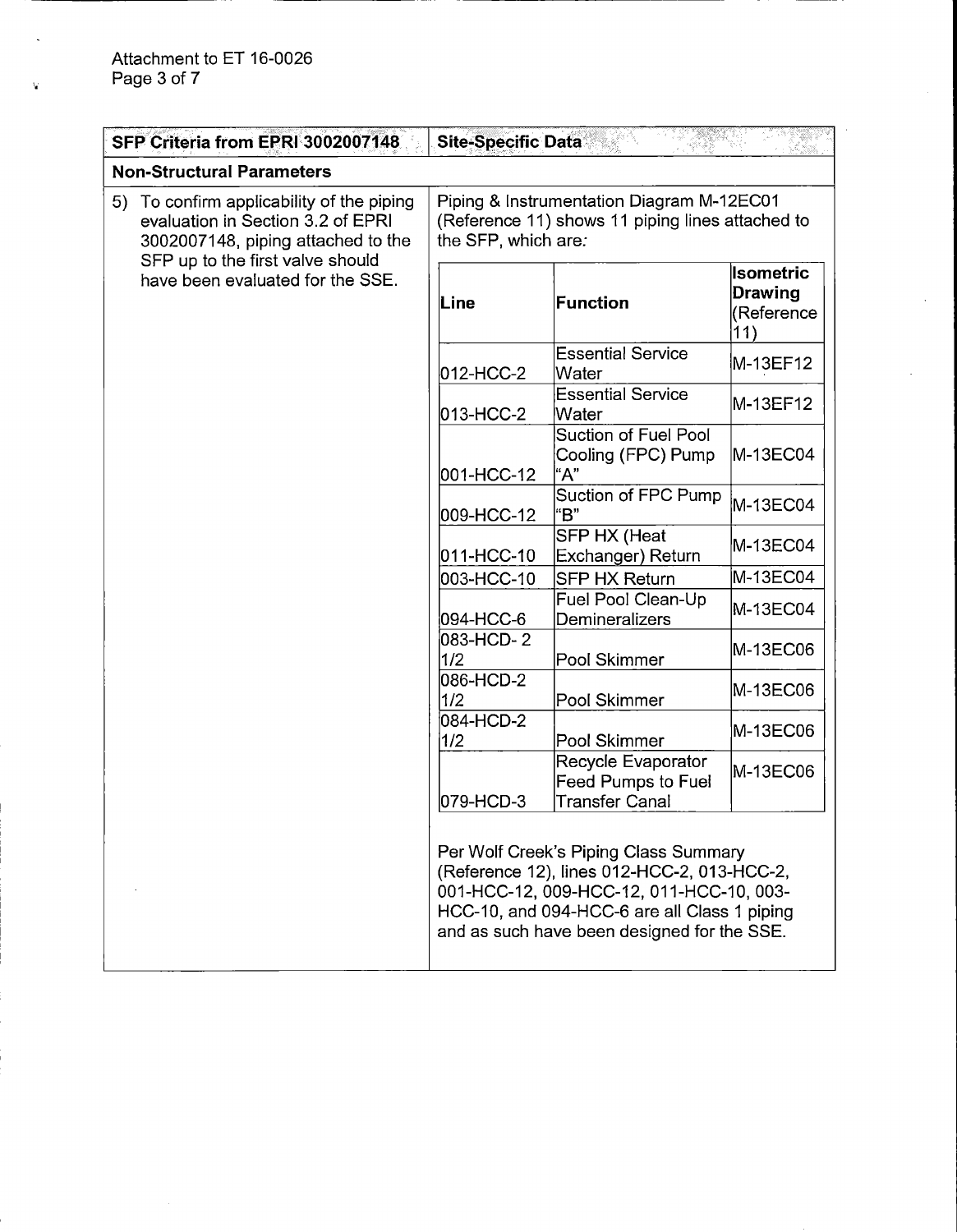| SFP Criteria from EPRI 3002007148                                                                                                                                                                                                                                                                                                                                  | <b>Site-Specific Data</b>                                                                                                                                                                                                                                                                                                                                                                                                                                                                                                                                                                                                                                                                                                                                                                                                                                                                                       |
|--------------------------------------------------------------------------------------------------------------------------------------------------------------------------------------------------------------------------------------------------------------------------------------------------------------------------------------------------------------------|-----------------------------------------------------------------------------------------------------------------------------------------------------------------------------------------------------------------------------------------------------------------------------------------------------------------------------------------------------------------------------------------------------------------------------------------------------------------------------------------------------------------------------------------------------------------------------------------------------------------------------------------------------------------------------------------------------------------------------------------------------------------------------------------------------------------------------------------------------------------------------------------------------------------|
|                                                                                                                                                                                                                                                                                                                                                                    | Upon review of the discussion provided on page<br>3-13 of Reference 4, the intent of the seismic<br>evaluation criterion is to prevent rapid drain-down<br>of the SFP inventory via a break in piping attached<br>to the SFP below the surface of the water. Per<br>Note 8 of M-12EC01 (Reference 11), lines 083-<br>HCD- 2 $\frac{1}{2}$ , 086-HCD-2 $\frac{1}{2}$ , and 084-HCD-2 $\frac{1}{2}$<br>penetrate the pool boundary 6 inches below<br>normal pool water level. Per M-13EC06<br>(Reference 11), these lines do not route any<br>further below this elevation inside the pool<br>boundary. Additionally, each line has a 3/4"<br>diameter vent hole located on top of the pipe. This<br>shallow depth and vent holes preclude these lines<br>as being a source of rapid drain-down and the<br>intent of this criterion has been met for these lines.<br>Per Note 11 of M-12EC01 (Reference 11), line |
|                                                                                                                                                                                                                                                                                                                                                                    | 079-HCD-3 penetrates the fuel transfer canal wall<br>12 inches above normal water level. Per<br>M-13EC06 (Reference 11), this line does not route<br>any further below this elevation inside the pool<br>boundary. This line is not a possible source of<br>drain-down and the intent of this criterion has been<br>met for this line.                                                                                                                                                                                                                                                                                                                                                                                                                                                                                                                                                                          |
|                                                                                                                                                                                                                                                                                                                                                                    | As discussed previously, piping attached to the<br>SFP and capable of draining the SFP is evaluated<br>to the SSE; therefore, this criterion is met for<br>WCGS.                                                                                                                                                                                                                                                                                                                                                                                                                                                                                                                                                                                                                                                                                                                                                |
| 6) Anti-siphoning devices should be<br>installed on any piping that could<br>lead to siphoning water from the<br>SFP. In addition, for any cases<br>where active anti-siphoning devices<br>are attached to 2-inch or smaller<br>piping and have extremely large<br>extended operators, the valves<br>should be walked down to confirm<br>adequate lateral support. | Per M-12EC01 (Reference 11) the termination for<br>the Fuel Pool Cooling (FPC) pump suction lines<br>009-HCC-12 and 001-HCC-12 is at Elevation<br>2040'-0" (6'-0" below the normal water). Per<br>Section 9.1.3.2.1.1 of Reference 7, the top of the<br>fuel racks is at approximately Elevation 2021'. No<br>anti-siphoning devices are present on the SFP HX<br>suction lines. However, these lines are acceptable<br>because of the shallow elevation of the line<br>termination. Additionally, these lines have been<br>evaluated for the SSE, as discussed previously.                                                                                                                                                                                                                                                                                                                                     |

 $\overline{a}$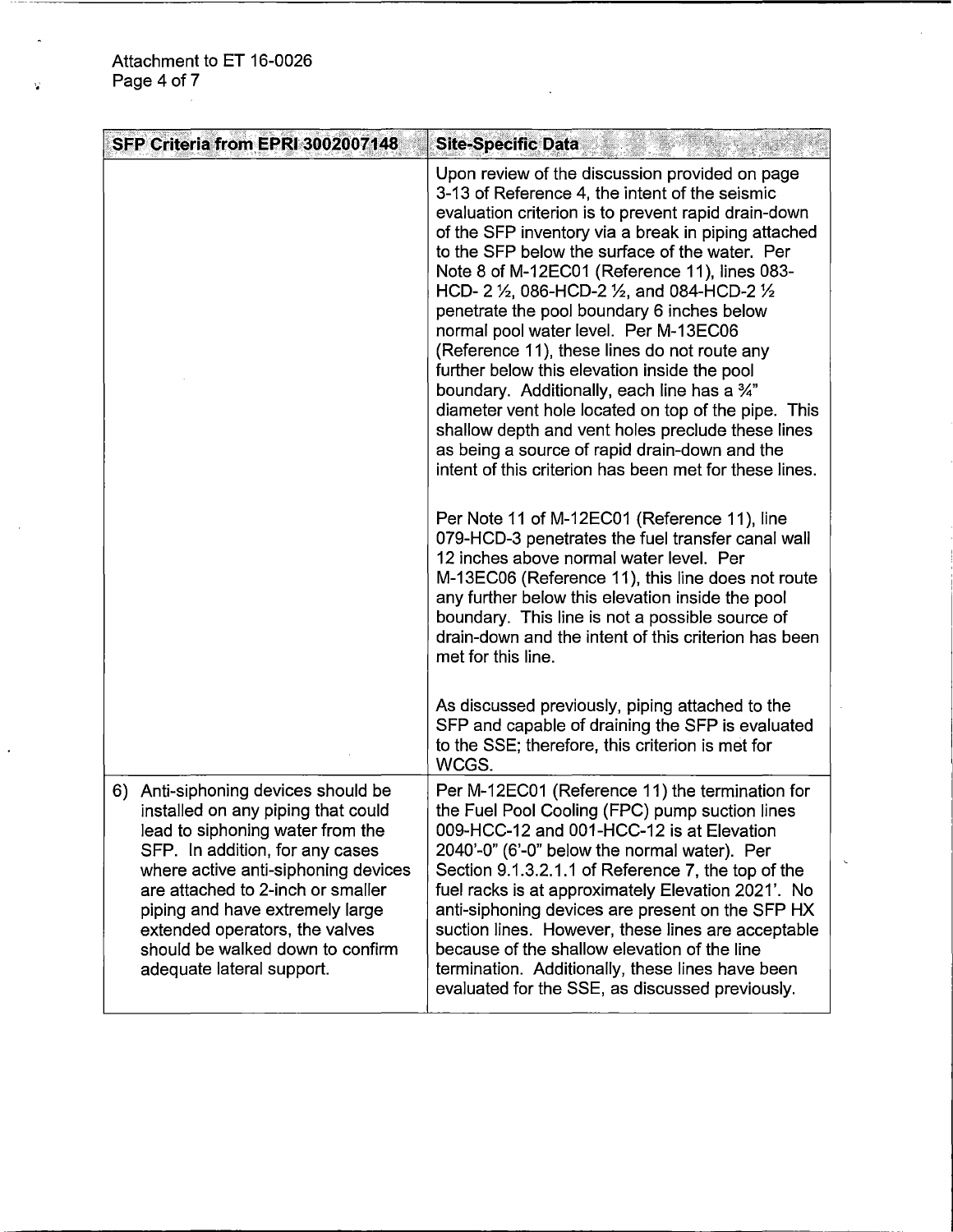| SFP Criteria from EPRI 3002007148 | Site-Specific Data <b>Contract of the Specific Data</b>                                                                                                                                                                                                                                                                                                                                                                                                                                                                                                                                                                                         |
|-----------------------------------|-------------------------------------------------------------------------------------------------------------------------------------------------------------------------------------------------------------------------------------------------------------------------------------------------------------------------------------------------------------------------------------------------------------------------------------------------------------------------------------------------------------------------------------------------------------------------------------------------------------------------------------------------|
|                                   | Per Section 9.1.3.2.1.1 of Reference 7, M-13EC04<br>(Reference 11), and Note 7 of M-12EC01<br>(Reference 11), a 3" siphon break is present on<br>the SFP HX return lines 011-HCC-10 and 003-<br>HCC-10 at Elevation 2043'-2". This siphon break<br>precludes these lines as being a source of rapid<br>drain-down.                                                                                                                                                                                                                                                                                                                              |
|                                   | As stated above, Lines 083-HCD-2½, 086-HCD-<br>21/ <sub>2</sub> , and 084-HCD-21/ <sub>2</sub> are SFP skimmers and<br>located near the top of the pool, with the bottom of<br>the skimmer weir located six inches below the<br>water surface. Per M-12EC01 (Reference 11),<br>each line contains a $\frac{3}{4}$ " siphon hole; therefore, no<br>rapid drain-down is possible.                                                                                                                                                                                                                                                                 |
|                                   | Line 094-HCC-6 flows into line 003-HCC-10 and<br>does not penetrate the pool; therefore, it cannot<br>directly siphon water from the SFP per M-12EC01<br>(Reference 11).                                                                                                                                                                                                                                                                                                                                                                                                                                                                        |
|                                   | Line 079-HCD-3, as stated above, is located 12<br>inches above the water line and therefore cannot<br>siphon water from the SFP.                                                                                                                                                                                                                                                                                                                                                                                                                                                                                                                |
|                                   | Per M-12EC01 (Reference 11) and M-13EF12<br>(Reference 11), the termination for the Essential<br>Service Water lines 012-HCC-2 and 013-HCC-2 is<br>at Elevation 2044'-6" (1'-6" below the normal<br>water). Per Section 9.1.3.2.1.1 of Reference 7, the<br>top of the fuel racks is at approximately Elevation<br>2021'. No anti-siphoning devices are present on<br>these Essential Service Water lines; however,<br>these lines are acceptable because the shallow<br>elevation of the line termination precludes the<br>possibility of drain-down. Additionally, these lines<br>have been evaluated for the SSE, as discussed<br>previously. |
|                                   | As described, all SFP piping that could lead to<br>siphoning either has anti-siphoning devices<br>installed or has been documented to be<br>seismically adequate. There are no anti-siphoning<br>devices attached to 2-inch or smaller piping with<br>extremely large extended operators. This anti-<br>siphoning criterion is therefore met for WCGS.                                                                                                                                                                                                                                                                                          |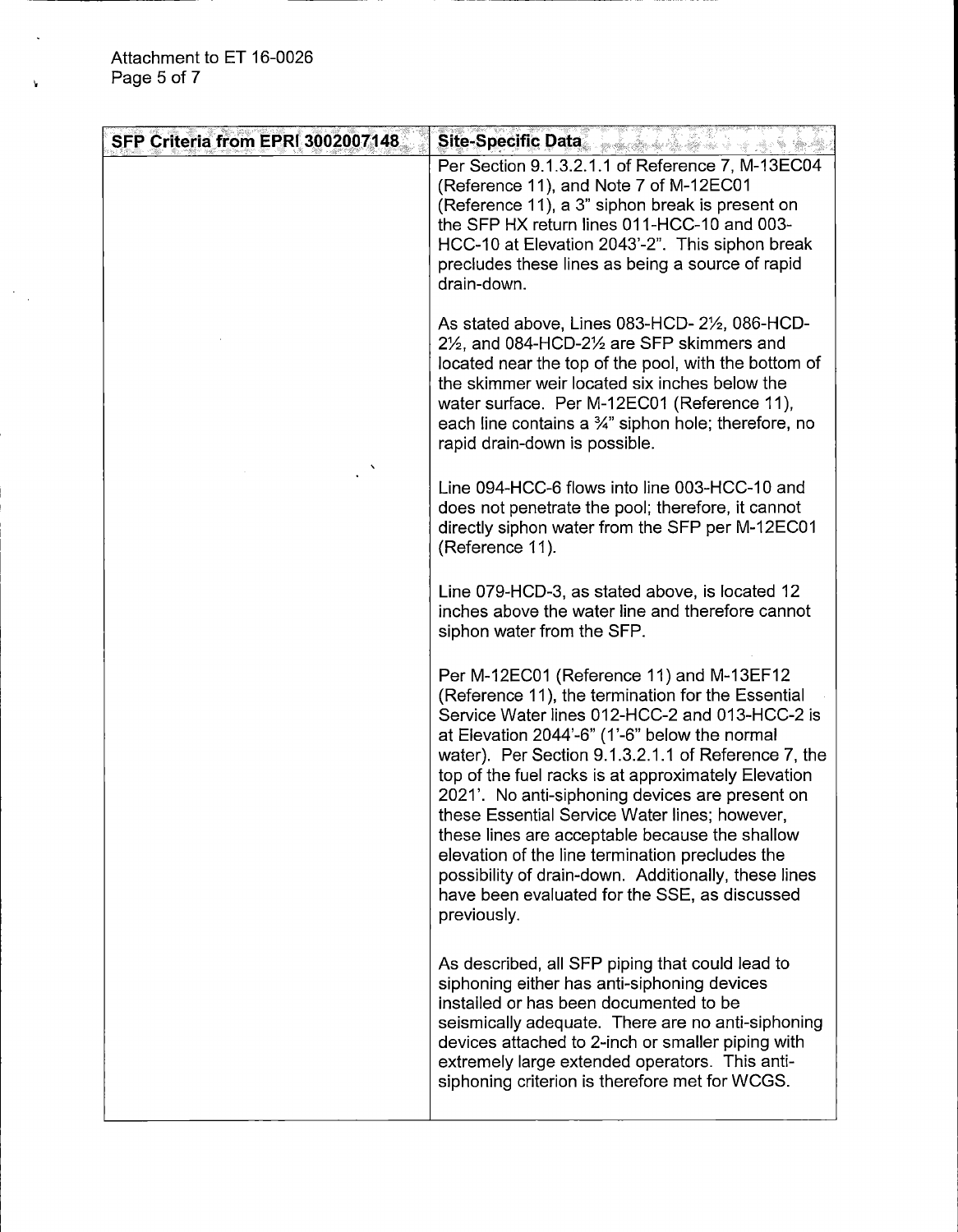$\mathbf{k}$ 

| SFP Criteria from EPRI 3002007148                                                                                                                                                                                                                                                                                                  | <b>Site-Specific Data</b>                                                                                                                                                                                                                                                                                                                                                                                                                                                                                                                |
|------------------------------------------------------------------------------------------------------------------------------------------------------------------------------------------------------------------------------------------------------------------------------------------------------------------------------------|------------------------------------------------------------------------------------------------------------------------------------------------------------------------------------------------------------------------------------------------------------------------------------------------------------------------------------------------------------------------------------------------------------------------------------------------------------------------------------------------------------------------------------------|
| 7) To confirm applicability of the<br>sloshing evaluation in Section 3.2 of<br>EPRI 3002007148, the maximum<br>SFP horizontal dimension (length or<br>width) should be less than 125 ft,<br>the SFP depth should be greater<br>than 36 ft, and the GMRS peak Sa<br>should be <0.1g at frequencies<br>equal to or less than 0.3 Hz. | The WCGS SFP has a length of 50'-0" and a width<br>of 28'-6" based on drawing C-1C6211 (Reference<br>11). The bottom of the SFP liner is Elevation<br>2006'-6" (Reference 11). Per Note 1 of M-12EC01<br>(Reference 11), lines 009-HCC-12" and 001-HCC-<br>12 penetrate the pool boundary 3'-0" below the<br>normal water level of the pool. Per M-13EC04<br>(Reference 11), these lines penetrate the pool<br>boundary at Elevation 2043'-0". Consequently, the<br>normal water level is 2046'-0" and the total SFP<br>depth is 39'-6". |
|                                                                                                                                                                                                                                                                                                                                    | Considering a nominal water depth to be 1'-6" from<br>top of the pool, per Table 9.1-4 of Reference 7, the<br>minimum water depth is 38'. All SFP dimensions<br>are within the allowable dimensions; therefore, this<br>criterion is met.                                                                                                                                                                                                                                                                                                |
|                                                                                                                                                                                                                                                                                                                                    | The Wolf Creek Generating Station GMRS<br>maximum spectral acceleration in the frequency<br>range less than 0.3 Hz is 0.0386 g from the<br>Seismic Hazard Evaluation and Screening Report<br>(Reference 5) which is less than 0.1g; therefore,<br>this criterion is met.                                                                                                                                                                                                                                                                 |
| 8) To confirm applicability of the<br>evaporation loss evaluation in<br>Section 3.2 of EPRI 3002007148, the<br>SFP surface area should be greater<br>than 500 $\text{ft}^2$ and the licensed reactor<br>core thermal power should be less<br>than 4,000 MWt per unit.                                                              | The surface area of the WCGS SFP is 1,425 $\text{ft}^2$<br>based on drawing C-1C6211 (Reference 11),<br>which is greater than 500 ft <sup>2</sup> ; and licensed reactor<br>thermal power for WCGS is 3565 MWt per unit<br>(Reference 7, Chapter 1, Section 1.1.5) which is<br>less than 4,000 MWt per unit; therefore, these<br>criteria are met.                                                                                                                                                                                       |

## **References:**

- 1. Letter from E. J. Leeds and M. R. Johnson, USNRC, to M. W. Sunseri, WCNOC, "Request for Information Pursuant to Title 10 of the Code of Federal Recommendations 2.1, 2.3, and 9.3, of the Near-Term Task Force (NTTF) Review of Insights from the Fukushima Dai-ichi Accident," March 12, 2012. ADAMS Accession No. ML12053A340 (Letter), ML 12056A046 (Pkg).
- 2. Letter from W. M. Dean, USNRC, to A. C. Heflin, "Final Determination of Licensee Seismic Probabilistic Risk Assessments Under the Request for Information Pursuant to Title 10 of the Code of Federal Regulations 50.54(f) Regarding Recommendation 2.1 "Seismic" of the Near-Term Task Force Review of Insights from the Fukushima Dai-ichi Accident," October 27, 2015. ADAMS Accession No. ML15194A015.